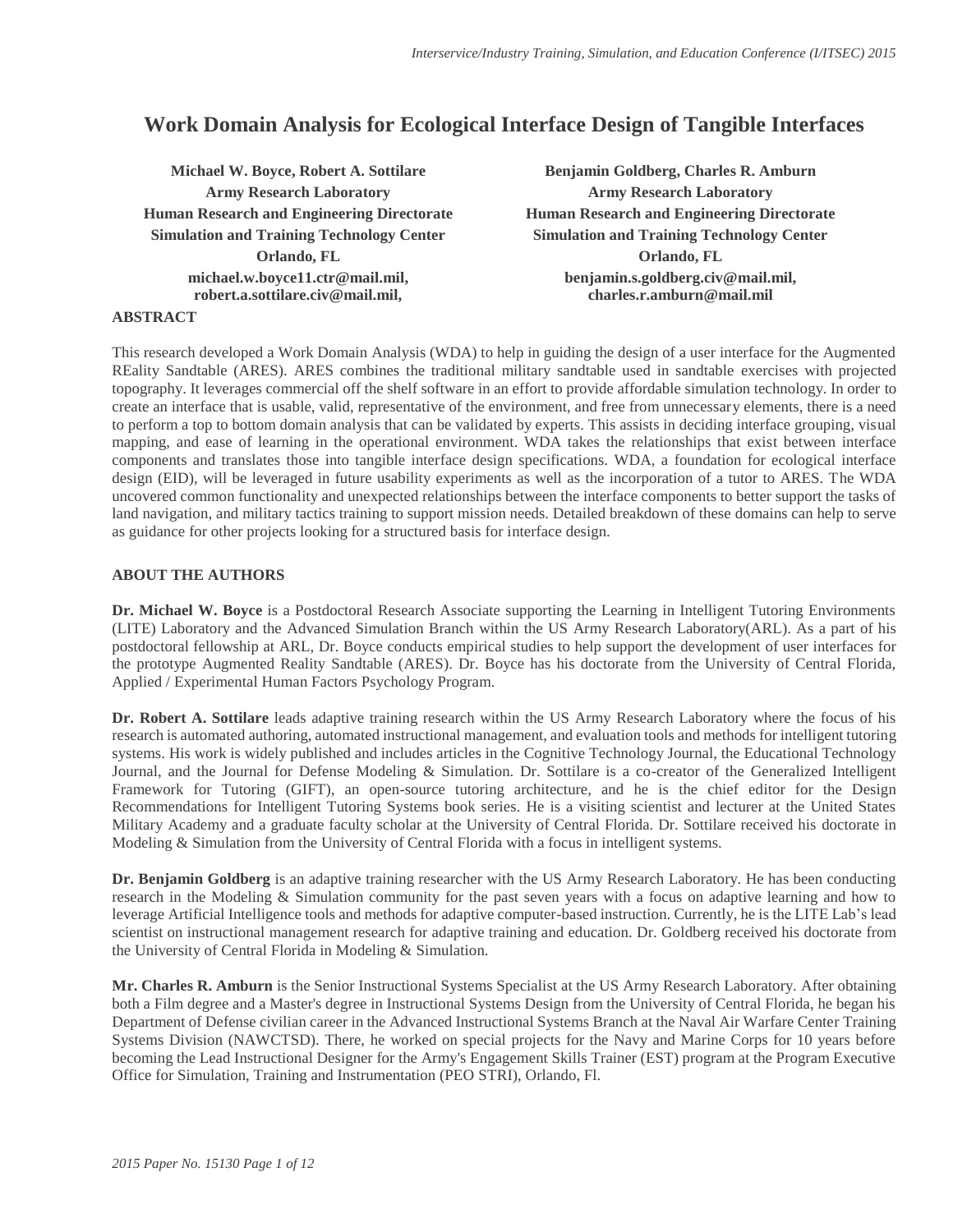# **Work Domain Analysis for Ecological Interface Design of Tangible Interfaces**

**Orlando, FL Orlando, FL michael.w.boyce11.ctr@mail.mil, robert.a.sottilare.civ@mail.mil,**

**Michael W. Boyce, Robert A. Sottilare Benjamin Goldberg, Charles R. Amburn Army Research Laboratory Army Research Laboratory Human Research and Engineering Directorate Human Research and Engineering Directorate Simulation and Training Technology Center Simulation and Training Technology Center benjamin.s.goldberg.civ@mail.mil, charles.r.amburn@mail.mil**

## **INTRODUCTION**

Cognitive Work Analysis (CWA) is a framework used to analyze complex socio-technical systems. It has an emphasis of analyzing a system in terms of its constraints (Vicente, 1999). It has been applied across several domains including, fighter aircraft cockpits, air traffic control, nuclear power generation, military command & control, and healthcare information systems. CWA is composed of five phases: Work Domain Analysis (WDA), control task analysis, strategies analysis, organizational analysis, and competencies analysis, each used to analyze different levels of constraint specificity (Vicente, 1999).

This paper uses a process defined in Naikar (2013) to use WDA to assist in mapping out domain requirements to support development of Ecological Interface Design (EID) (Rasmussen & Vicente, 1989). The Augmented REality Sandtable (ARES) will serve as an applied use case for this process. ARES is a research proof-of-concept that was developed from the concept of a military sand table (McNab, 2012), and uses a commercial off-the-shelf projector integrated with a Microsoft Kinect™ to display content on manually-contoured sand that the user can interact with, as shown in Figure 1. The goal is to demonstrate the applicability of WDA for simulation interface requirements definition across domains.



**Figure 1: The Augmented REality Sandtable** 

## **Work Domain Analysis (WDA)**

WDA is a functional model of user constraints during interaction with the system (Naikar, 2013). WDA takes a systems approach, understanding the social and technical limitations of the domain. WDA addresses systems in relation to a range of user roles, mental models, and situation understanding based on the information provided. Developing the model using constraints can identify those pieces of information that are most often needed, as well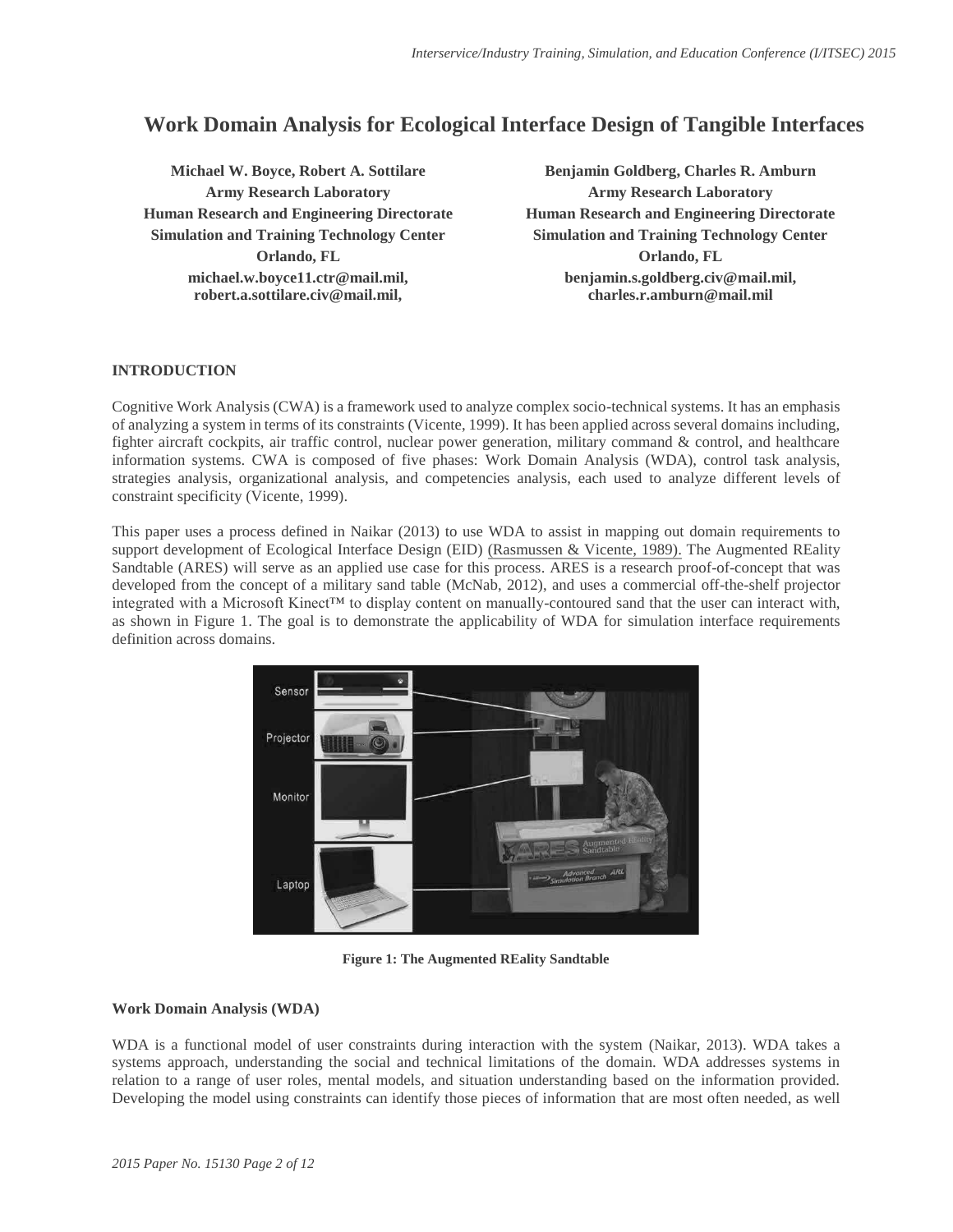as providing the flexibility to adapt to unexpected situations (Naikar, 2013). According to Vicente (2002), this ability is the added value of WDA as opposed to one of the other human factors engineering tools, such as task analysis. While a task is defined into a series of actions (something you "do," verb) to produce a goal, a work domain is independent of any person, technology or interface (something you "act on," noun). If you do not know what the task is, modeling it is not possible, but the domain has characteristics that can be applied across situations (Vicente, 2002).

The visual representation of the WDA, the Abstraction-Decomposition Space (ADS), is a table which has two dimensions. The abstraction dimension consists of an Abstraction Hierarchy (Rasmussen, 1985) which is a diagram constructed through means-end chain analysis. Means-end analysis (Gutman, 1982) is created such that each lower level provides a "means" to get the next higher level task done, and each higher level within the diagram is an "end" or result that occurs from activity at the lower levels. Using means-end analysis it is possible to make structural relationships according to different levels of constraints. The five levels of the hierarchy and a short description about each are shown in Figure 2.

| <b>Functional Purpose</b>   | • Describes the overall purpose of the system     |  |
|-----------------------------|---------------------------------------------------|--|
| <b>Abstract Function</b>    | • Describes the laws that the system must hold    |  |
| <b>Generalized Function</b> | • Describes processes to achieve the purpose      |  |
| <b>Physical Function</b>    | • Descibes the system components                  |  |
| Physical Form               | • Describes the characteristics of each component |  |

#### **Figure 2. Levels of the Abstraction Hierarchy**

The abstraction dimension, also developed by Rasmussen (1985) breaks a system down into multiple levels of detail according to differing levels of resolution. The most common breakdown consists of whole system constraints, followed by subsystem constraints, followed by component constraints. It provides an avenue for individuals who look at the system from different perspectives (i.e. management versus individual performers) to understand how different resolution levels can map to differing levels of functional constraints. Although the number of system decompositions is typically three, there can be more or less decompositions as well, depending on the nature of the domain.

WDA is an analytical tool and as such it needs to be combined with the design strategy, which is the reason why it is often paired with EID (Lintern, 2006). WDA can be used as a starting point to identify information that should appear on the EID display, as well as to determine the form various display elements should take. Naikar (2013) explains that WDAs make it possible to identify interface specific requirements for a range of tasks.

Additionally, WDA can be combined with an intelligent tutoring system (ITS) to provide tailored and customized learning for individuals and teams (Sottilare & Holden, 2013; Goldberg & Cannon-Bowers, 2013). WDA is especially relevant to ITSs, which seek to provide tailored instruction based on domain competency (prior knowledge), current performance, and learner states (e.g., engagement level). In order to assess what the individual knows about the domain, the designer must first ask questions based on the relationships between system components. Incorporating WDA processes early on in system design can inform model representations used to guide ITS practices. Understanding the form and function of a system can assist an ITS developer in establishing assessment practices that adhere to the various abstraction levels of a domain structure.

#### **Ecological Interface Design (EID)**

EID is a theoretical framework composed of ecologically valid cues which seeks to reduce human error by creating interfaces that do not require a higher level of cognitive activity than are required for completing the user's objective (McIlroy & Stanton, 2015). Burns & Hajdukiewicz (2004) relate EID to WDA by describing how an ecological environment reflects the relationship between the constraints of the domain and what is perceptually available to the viewer. The foundation for EID comes from Knowledge Representation, a field of artificial intelligence which Rasmussen used to create his information process model. In the model, called the SRK taxonomy, Rasmussen defines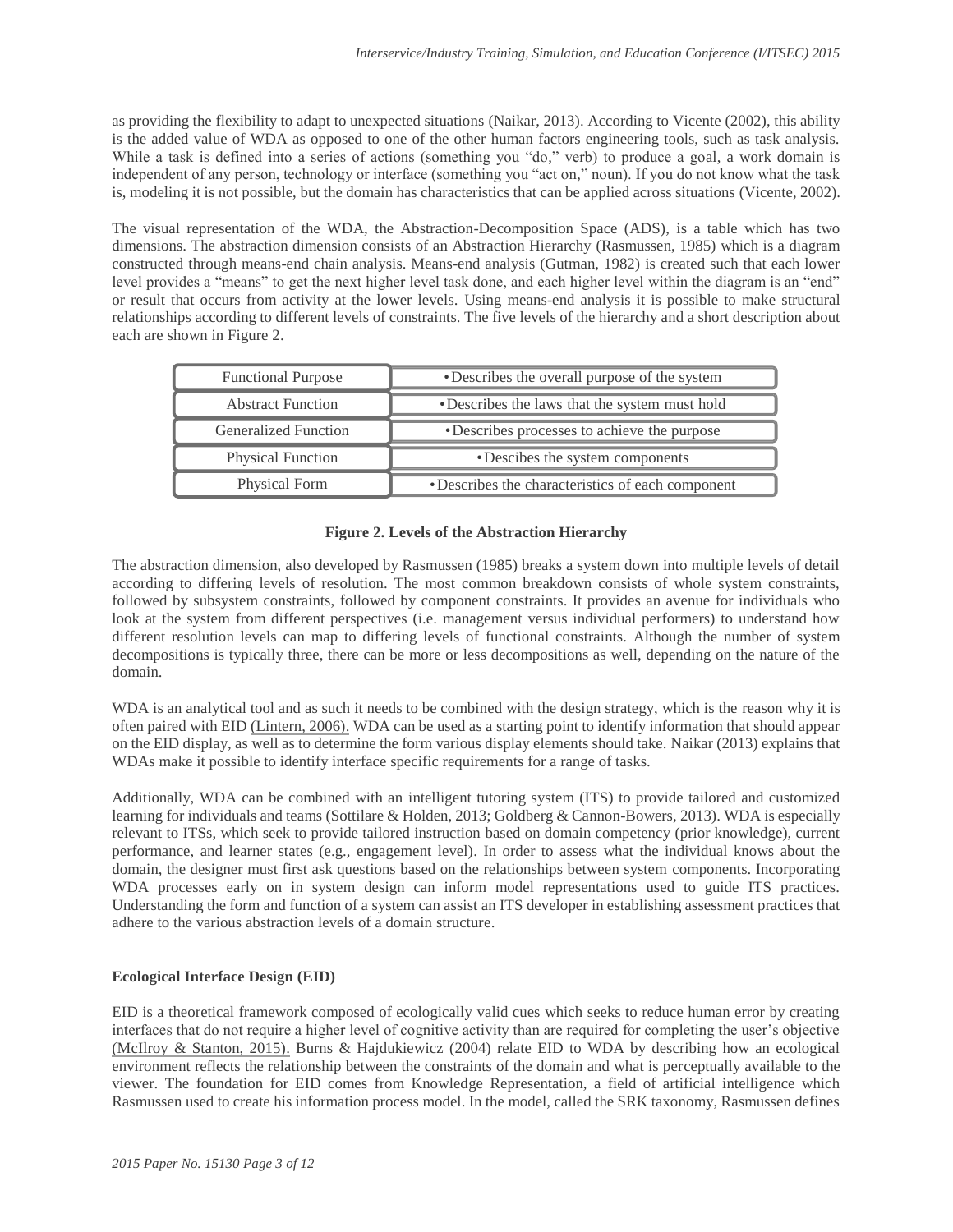three types of processing: skill-based; rule-based; and knowledge-based (McIlroy & Stanton, 2015). Skill-based processing occurs when the human can perceive the environment without any intervention, which is the foundation of ecological psychology. Rule-based processing is based around cultural / social conventions or rules where the user applies that rule to understand the situation. Knowledge-based reasoning takes it a step further, where the user needs to be capable of deriving meaning based on current information.

It was from this taxonomy that Rasmussen & Vicente developed the primary principles of EID:

- x Allow the operator to act directly on the display so that interaction can take place via time-space signals (skill-based processing).
- Provide a consistent one-to-one mapping between the processes and the cues provided by the interface (rulebased processing).
- Display functional structure to externalize the user's mental model (knowledge-based processing) (Burns & Hajdukiewicz, 2004).

EID is most commonly leveraged for complex, time sensitive, or information critical systems. The goal of EID is to have less reliance on human memory and mental calculation, easing the burden of the user. Ideally, a user interacting with an EID achieves transparency in that there is no conscious awareness of the interface itself, it just becomes part of performing the task (Burns & Hajdukiewicz, 2004). To build an ecological design, researchers often rely of the Gestalt principles of grouping: proximity; similarity; closure; good continuation; and symmetry (Bennett & Flach, 2011; Burns & Hajdukiewicz, 2004). Alternatively, design could be accomplished through Garner's (1974) dimensions of perceptual input: separable; integral; and configural. The separable dimension occurs when each interface element is processed separately and maintains its own identity. This is a contrast to the integral dimension where understanding of one variable is interdependent with another (Bennett & Flach, 2011).

In between these two extremes is configural display design, where although each element maintains their own unique identity they can also be joined to produce higher level meaning or emergent property (Bennett & Flach, 2011; Bennett & Flach, 2012). Emergent properties are defined by Pomerantz & Pristach (1989) as line segments that are easier to see by the human through their relationship with each other, rather than each line on an individual level. Additional support for the integration of multiple variables comes from the proximity compatibility principle (Wickens & Carswell, 1995) which states that performance will improve when objects that need to be considered together can reduce mental workload by having them closer together.

## **EXAMPLE APPLICATION OF WDA: THE AUGMENTED REALITY SANDTABLE (ARES)**

This section uses the process defined in Naikar (2013) to use WDA to assist in mapping out domain requirements to support interaction with ARES.

## **Step 1: Establishing the Purpose**

The purpose, as mentioned in the introduction, was to demonstrate the applicability of WDA in simulation interface development, using ARES as an example application. As Naikar notes, identifying an objective at the outset of an analysis will reveal what constitutes the system and what does not, and the depth or granularity of the analysis.

## **Step 2: Identifying the Project Constraints**

This research employs technical documentation, previous research, and a few key subject matter experts. The research needed to take place within one year.

#### **Step 3: Setting the boundaries of the WDA**

An effective WDA addresses a system with a distinct boundary; in this case, a single user working within an operational domain. This excludes the system's location as well as simultaneous operation by multiple users, both of which would complicate the analysis.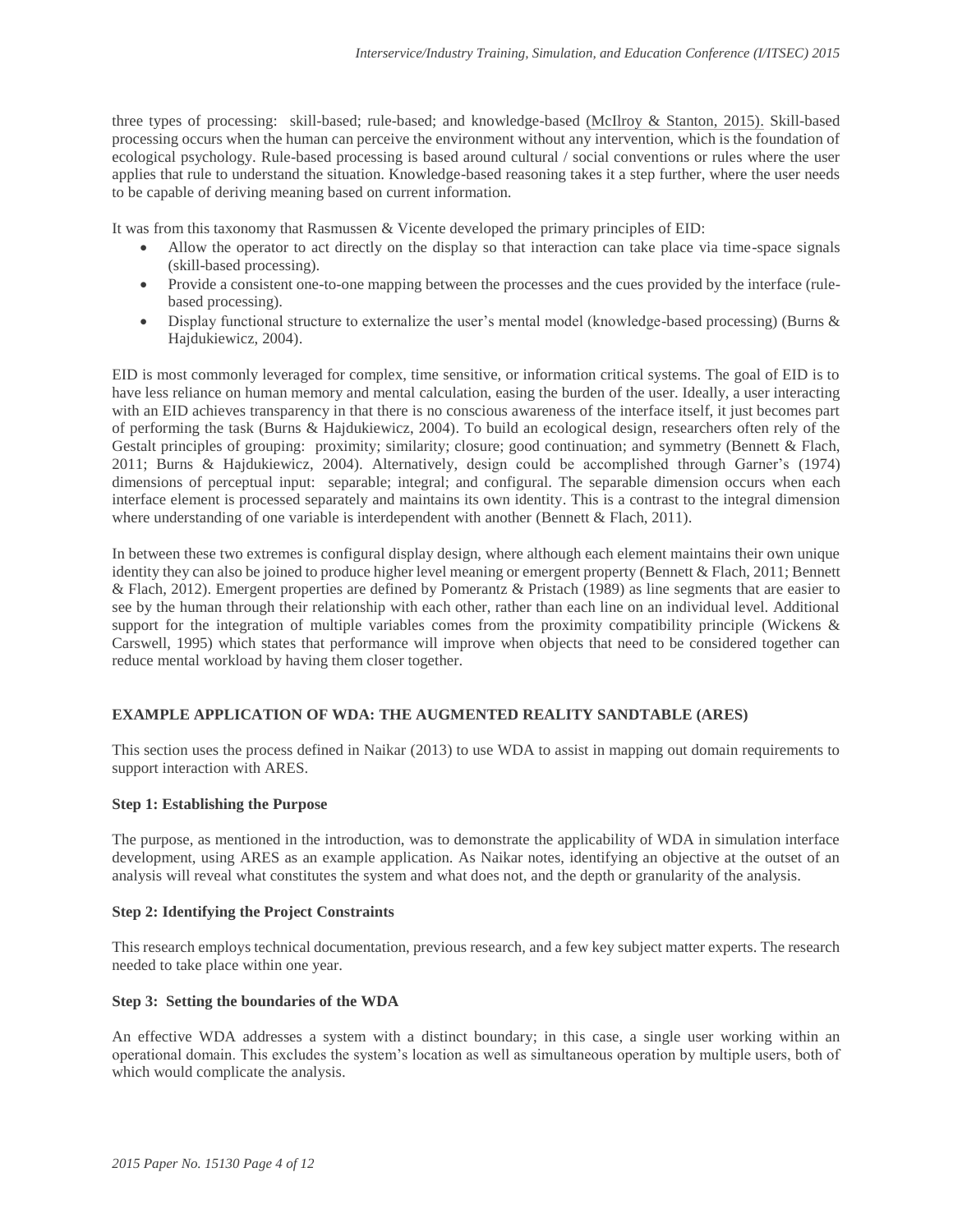## **Step 4: Determining whether it is necessary to develop multiple models for the analysis**

The purpose of this analysis is to demonstrate commonalities across domains, so it naturally requires multiple models. The model chosen represents two different domains that impose separate (but overlapping) constraints on users.

- 1. Land Navigation: Analysis related to this domain provides information on domain requirements as well as avenues to help fulfill the needs of the domain by means of appropriate subject matter experts.
- 2. Teaching of military tactics: This area was chosen because it is the subject of a larger research effort to integrate intelligent tutoring with tangible interfaces.

#### **Step 5: Assessment of where on the causal intentional continuum the system falls**

Causal systems are those systems which are governed by physical laws, such as manufacturing or processing systems. Intentional systems are those systems where the user's goals primarily govern actions. Intentional systems are often systems such as user interfaces. A system may exist on a continuum between these two types. Systems can be broken down into three sub types according to their placement on this continuum:

- 1. Tightly Coupled Causal Systems in which the conceptual actions that occur reflect the physical interaction of system components based on physical laws alone. Such systems include power generation and manufacturing.
- 2. Loosely coupled intentional systems, which are not governed strictly by the laws of natural science but are instead governed by communal or societal laws according to an organization. The systems operate according to constraints based organizational policies. Hence, the system itself does not control the user interaction but rather is mediated through the use of tools.
- 3. User-driven intentional systems, which do not depend on actually changing physical processes but our interaction with the system is directly based on overall purpose and goal. With this type of system what comes into play is also the functional and conceptual limitations of the user to influence functioning.

## **Step 6: Determining the sources of information for the analysis**

Documents are involved in defining the domain for the analysis, which typically include things such as field observations and subject matter expert consultations. Crucially, these documents do not actively address what an individual should do, as in a traditional task analysis, but why the task should be performed and how many different ways there are to reach the desired objective.

#### **Step 7: Construct the contents of the abstraction decomposition space**

Due to its size and length, the construction of the abstraction decomposition space is the topic of the next section.

#### **Step 8: An assessment of the validity of the abstraction decomposition**

It is the hope that this research will begin further discussion and allow for the verification of the abstraction decomposition space.

### **CONSTRUCTING THE ABSTRACTION DECOMPOSITION SPACE**

#### **Land Navigation**

Information gathered for the land navigation domain came from consultation with a land navigation subject matter expert and the map reading and land navigation field manual (Headquarters, 2013).

#### **Functional Purpose Level**

The land navigation domain consists of activities aimed at three primary objectives: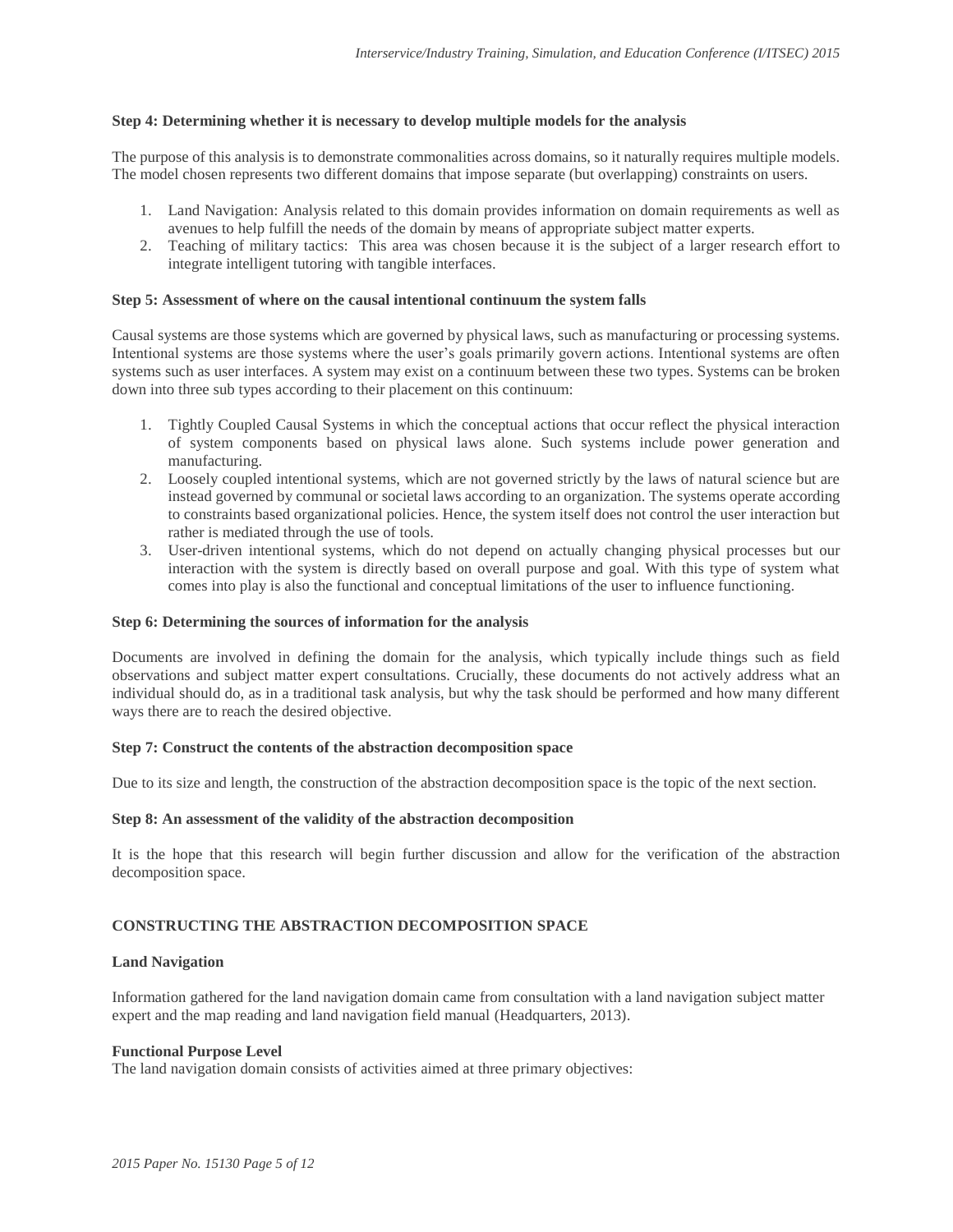- 1. Maintain an understanding of the current location of the soldier and how that position relates to the environment.
- 2. Understand the elevation and relief characteristics of the environment.
- 3. Understand how the information which is presented on the map translates into the current environment.

#### **Abstract Function Level**

This domain has the abstract functions of managing information flow to the user and support instruction of the user based on this information flow. These functions will help to structure the presentation of information in an intuitive nature.

### **Generalized Function Level**

The generalized functions of this domain are distance determination, bearing determination, contour interpretation, line of sight, and route selection. These functions were chosen specifically because of their role in the learning objectives, as well as, by determining the functional areas the system requires, in the management of information flow and understanding.

#### **Physical Function Level**

The physical function level refers to the components of the system that generalized functions require. The components for land navigation are: the compass tool; the line drawing tool; the protractor tool; and the Mission, Enemy, Terrain, Troops, and Time available (METT-T) tool. The compass supports distance and bearing determination, as well as land navigation during the process of dead reckoning. When an individual is trying to determine a bearing (which also requires a compass), it is possible to triangulate a position by drawing lines. The protractor tool allows the individual to get angular readings to support navigation, as when dead reckoning to determine direction and distance, which requires a protractor. The METT-T tool provides information on the terrain feature (i.e. majors / minors) as well as time-based information which could support at each level.

## **Physical Form Level**

The physical form level takes each one of these components and describes specific design criteria to which each must conform. This is where EID is incorporated.

Below is a diagram of the abstraction decomposition space for land navigation as an example. In this case the functional purposes reside at the whole system level, as that is something that someone looking at the full system from a high level would be interested in. At the subsystem level lies the abstract functions and the generalized functions, while the physical functions reside at the component level.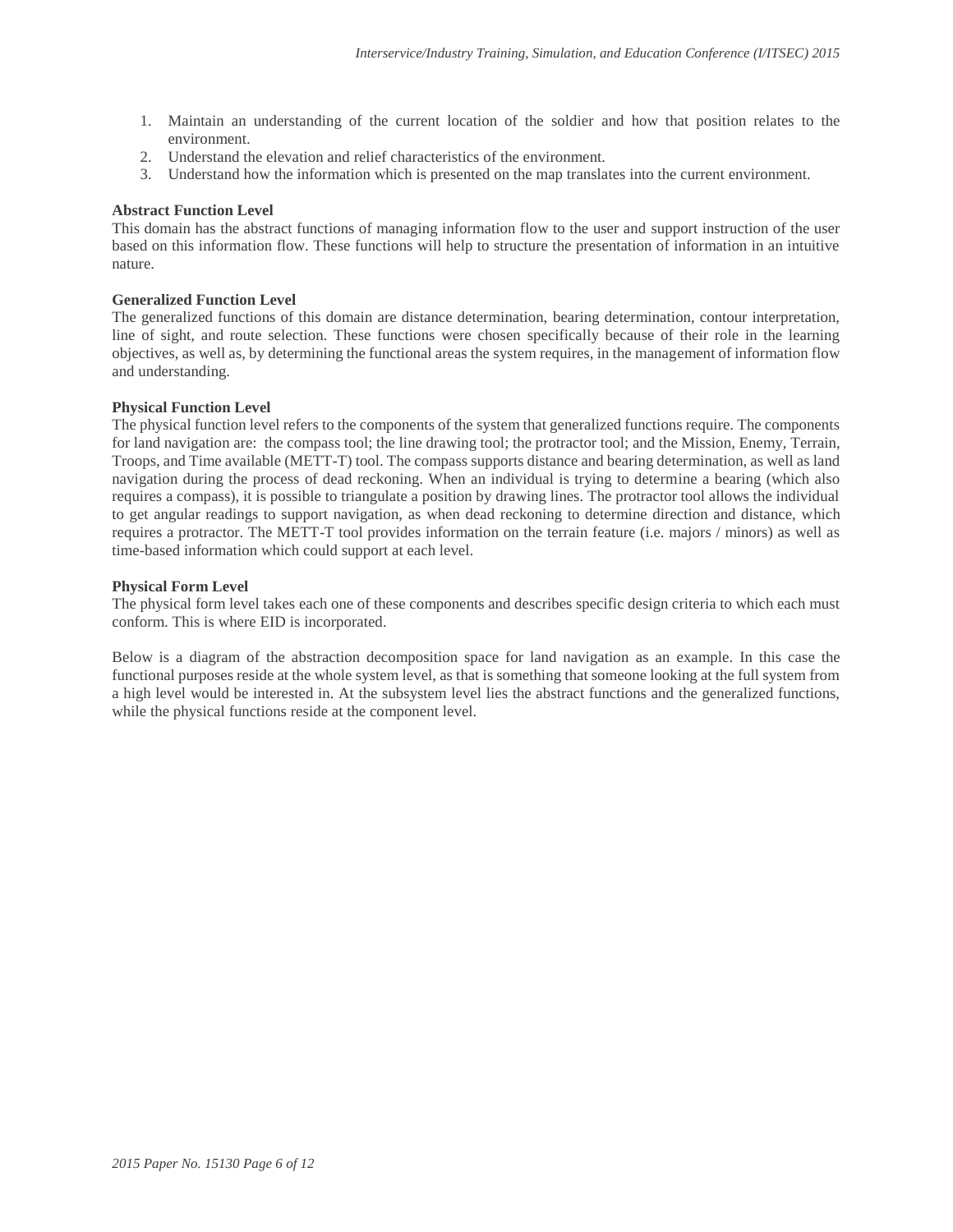

**Figure 3: Abstraction Decomposition Space for Land Navigation** 

#### **Military Tactics Training**

While military tactics training, like land navigation, is related to military functioning, the needs associated with each domain are in fact quite different. The first important aspect is that students may not have a complete or correct mental model of the course material. The instruction must therefore provide support to users who may not have strong conceptual knowledge. The information for this domain may be gathered from military tactics of Subject Matter Experts (SMEs), the Army field manual on offense and defense (Headquarters, 2013), as well as from existing literature on military command and control such as the work of Hall, Shattuck, and Bennett (2012).

#### **Functional Purpose Level**

For our sample domain the military tactics domain consists of activities aimed at three primary objectives:

- 1. Maintain a positive force-ratio in comparison to enemies.
- 2. Understand mission progression in terms of expected objectives achieved versus actual objectives achieved.
- 3. Apply the appropriate maneuver given mission objectives and environmental characteristics.

#### **Abstract Function Level**

The abstract functions which govern this domain are the flow of information to students, the amount of risk a commander is willing to take in a given situation, and the balance of momentum within a battlespace. The information flow remains from the previous domain since the analysis is still focused around the interface of ARES.

#### **Generalized Function Level**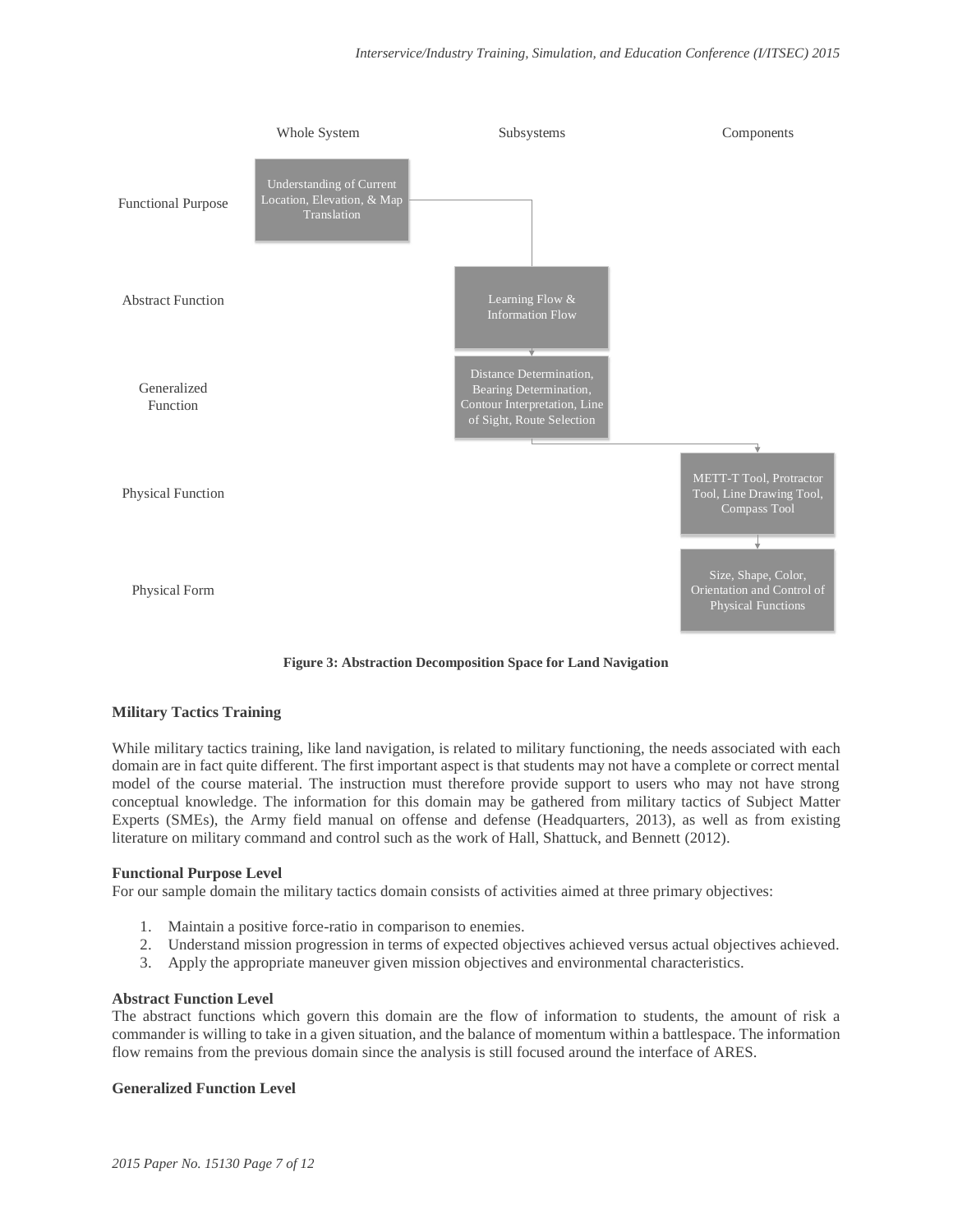Enemy composition intelligence refers to information related to the capabilities, strengths, and position of the enemy. Targeting guidance and priorities encompass the commander's intent, as well as high value targets or instruction from higher command as to the importance of objectives. Maneuver availability refers to the maneuvers or strategies that a commander may have. Time restrictions describe the relationship between the higher level objectives and the available time to execute the tactical plan. Communication management takes information and distributes it to the necessary parts of the interface so as to not overwhelm the interface with information. Historical analysis provides trend data and recommendations for upcoming actions based on known data.

#### **Physical Function Level**

The physical functions for decision making present aggregated components of information. The force capacity and structure module provides readouts that describe friendly unit capability, trends regarding various groups of units, and comparison between choices of action and chance of success, based on risk. The communications module provides both intelligence coming from upper echelons of leadership and information coming in from the unit themselves. It also contains information on when the information displayed was received. The Mission, Enemy, Terrain, Troops, & Time (METT-T) module also provides information relevant to student learning, on topics such as enemy resources, terrain structure, and mission goals.

#### **Physical Form Level**

The physical form level takes each one of these components and describes specific design criteria to which each must conform.



Below is a diagram of the abstraction decomposition space for military tactics training.

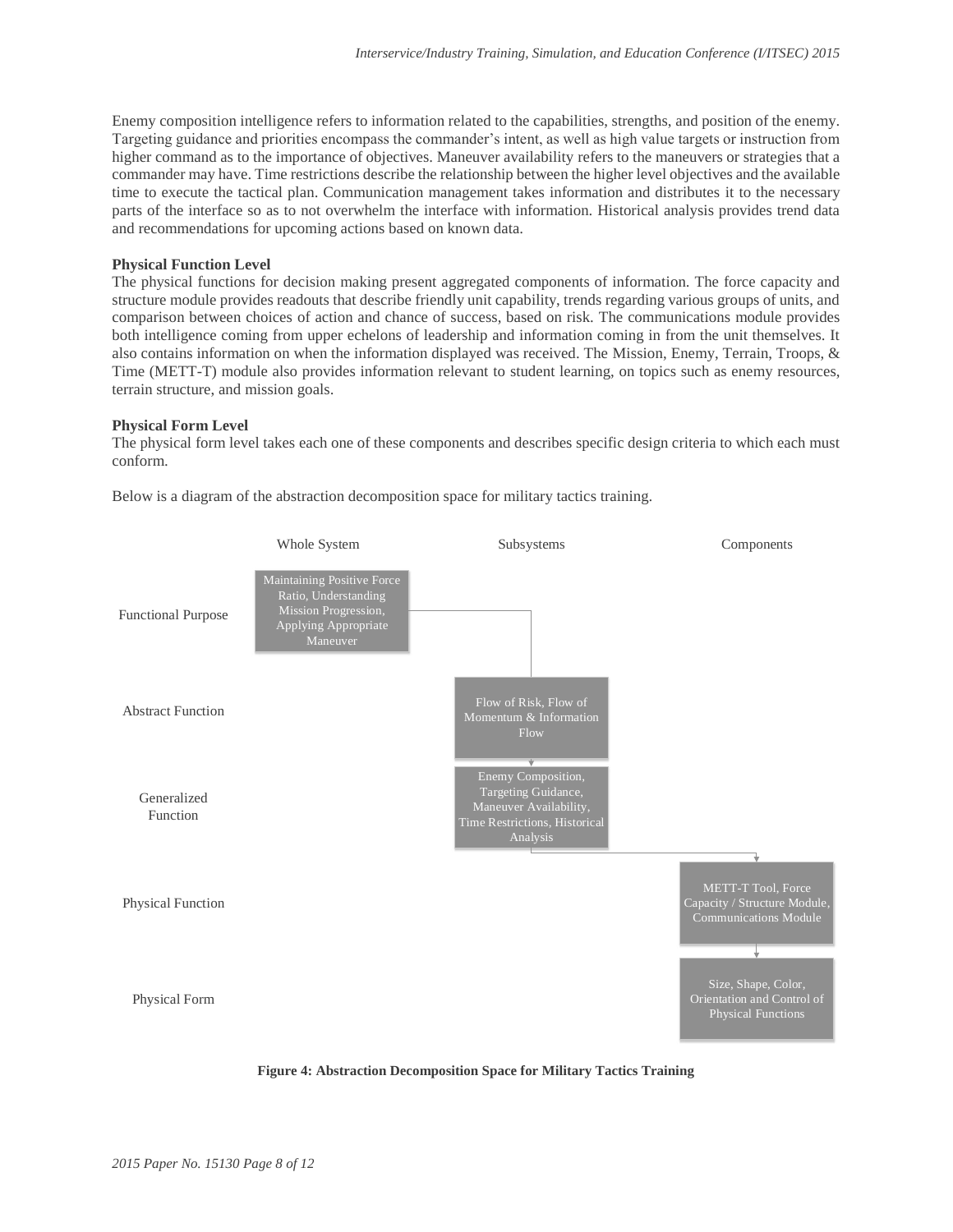## **TRANSITIONING TO INTERFACE DESIGN**

One of the common shortfalls of research involving WDA is that once the model is created the analysis stops and the product is never brought to fruition. This makes advocating for the use of WDA more challenging, especially with individuals not familiar with cognitive work analysis (CWA). Therefore, to take this effort a step further one of the domains, military tactics training was further developed in the form of a mockup interface.

To ground the mockup development in established theory, the interface guidelines proposed in Rasmussen & Vicente (1989) were considered. They are:

- 1. Making the limits of acceptable performance visible where actions are observable and reversible.
- 2. Provide users with feedback so they can bridge the gap between actions and system response. This includes making the latent constructs visible so the users can understand situational constraints.
- 3. Consistent and unique mapping with the signs that define cues for action, and the symbols that describe how the process functions
- 4. Provide users the tools to test hypotheses in unforeseen situations
- 5. Make overview displays so that ongoing processes can be monitored via fringe consciousness
- 6. Make cues for action an integrated pattern based on defining attributes and serving
- 7. Support memory with the externalization of mental models
- 8. Develop consistent information transformation concepts for data integration
- 9. Present information in a structure that can serve as an externalized mental model
- 10. Support of items that are not part of an integrated design can be useful

The following interface layout and mockup were created:

| <b>TACTICAL DECISION EXERCISE TRAINING</b>                            |                                                      |                                                                                            |  |
|-----------------------------------------------------------------------|------------------------------------------------------|--------------------------------------------------------------------------------------------|--|
| <b>TASK</b><br>HIERARCHY:<br>TREE<br><b>NAVIGATION</b><br>w/highlight | <b>PROGRESS BAR</b><br><b>MAIN INTERFACE</b>         | OBJECT<br><b>IDENTIFIER</b><br><b>CHECKLIST</b><br>(CORRESPONDING<br><b>ICONS IN MAIN)</b> |  |
|                                                                       |                                                      | <b>RESOURCE</b><br><b>EXPENDITURE</b><br><b>GRAPHS</b><br>(LINE/BAR)                       |  |
| <b>DROP DOWN</b><br>CASCADING<br><b>NAVIGATION</b>                    | <b>INCOMING MESSAGES/</b><br><b>SITUATION STATUS</b> | <b>RESOURCE</b><br>POLE<br><b>GRAPH</b>                                                    |  |

**Figure 5: Layout for Mockup Interface**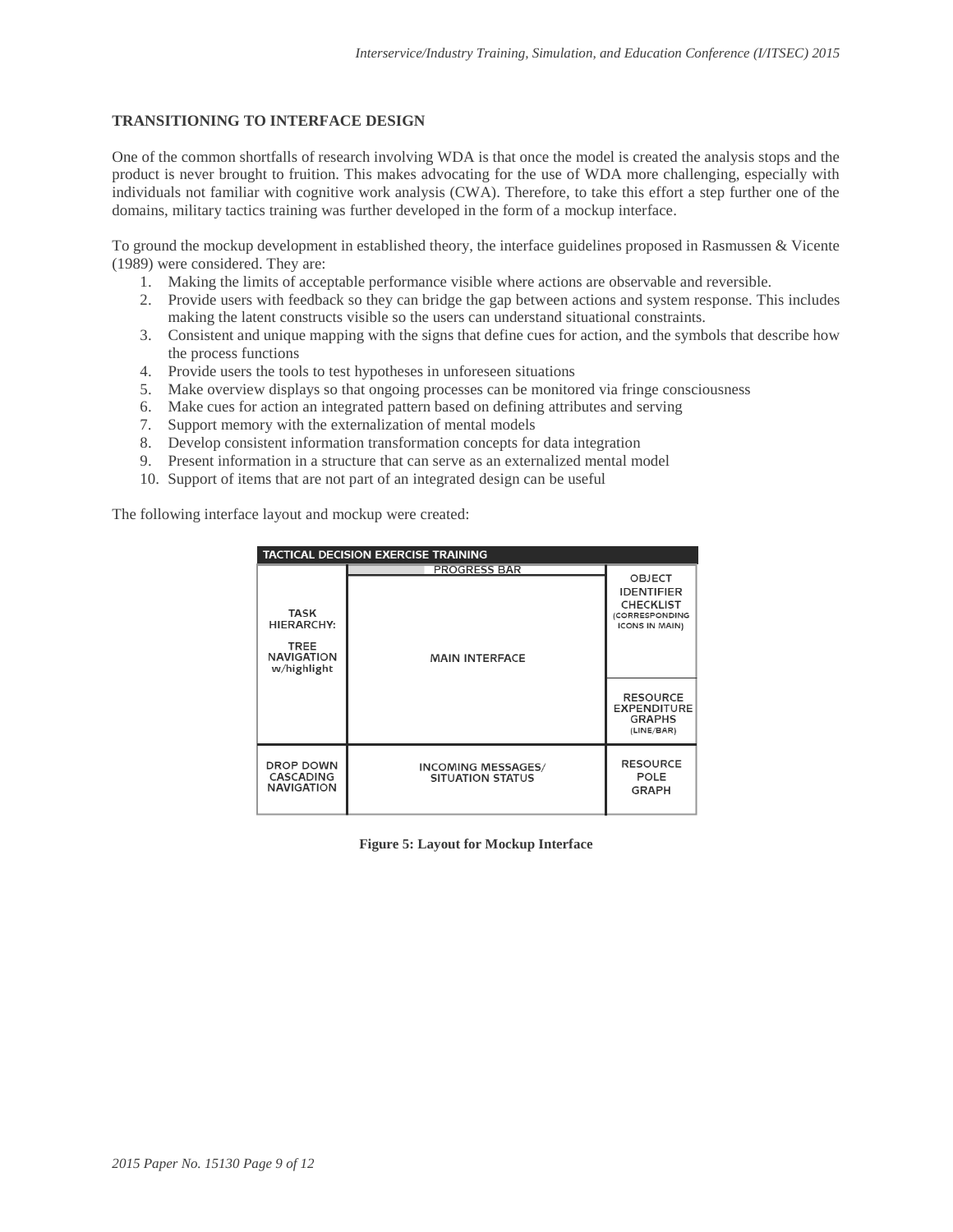

**Figure 6: Mockup Interface for Military Tactics** 

This interface leverages several of the guidelines proposed in Rasmussen & Vicente's work. It demonstrates the limits of acceptable performance through the use of time and resource measurement. It provides an aggregate display of variables and how those variables relate to other variables of interest through the polar graph. It provides access to tools, presents an overview display in the form of the tree navigation, and provides capability for filtering and defining desired attributes. Finally, it provides avenues to try different actions through its menu selection feature and checklists. This design is not intended to be a final design, but rather an initial concept sketch of how information gained through WDA can be applied to EID.

## **DISCUSSION**

This paper aimed to show the utility of WDA supporting interface design constraints of simulations. Through the use of a case study, interface constraints for different but related domains were analyzed. From this analysis, key components to support mission requirements were identified. WDA can be used as a starting point to identify information, which needs to appear on display, as well as determining the optimal form of various display elements. Using principles of EID, it was shown how this theoretical framework can be transitioned into rationale for user interface design decisions.

Looking across both scenarios, three domain independent characteristics emerge:

- 1. The need for at-a-glance resource identification and environmental impact factors, whether it is an obstruction in the terrain or an opposing enemy force. This information needs to take into consideration the flow of information to maximize comprehension by the user and minimum strain on cognitive load.
- 2. A consistent display of the current state of progress towards the desired objectives, actions that might have impeded progress, and trajectories to achieve objective completion.
- 3. Display design can assist in grouping functionalities and minimizing screen real estate to avoid obstruction of the overall environment.

The analysis provided the beginning of a larger analysis of ARES. As the number of applications for the system continued to grow, and with that the understanding of how various pieces of information can be displayed, WDA will continue to be a useful tool. With increased involvement of subject matter experts and verification and validation using unexpected events, WDA can continually be updated and modernized, while the principles of the system's construction remain the same. The incorporation of tailored WDAs into interface design is an area of future work, especially as work tasks become more complex and consequences for not understanding interface information become even greater.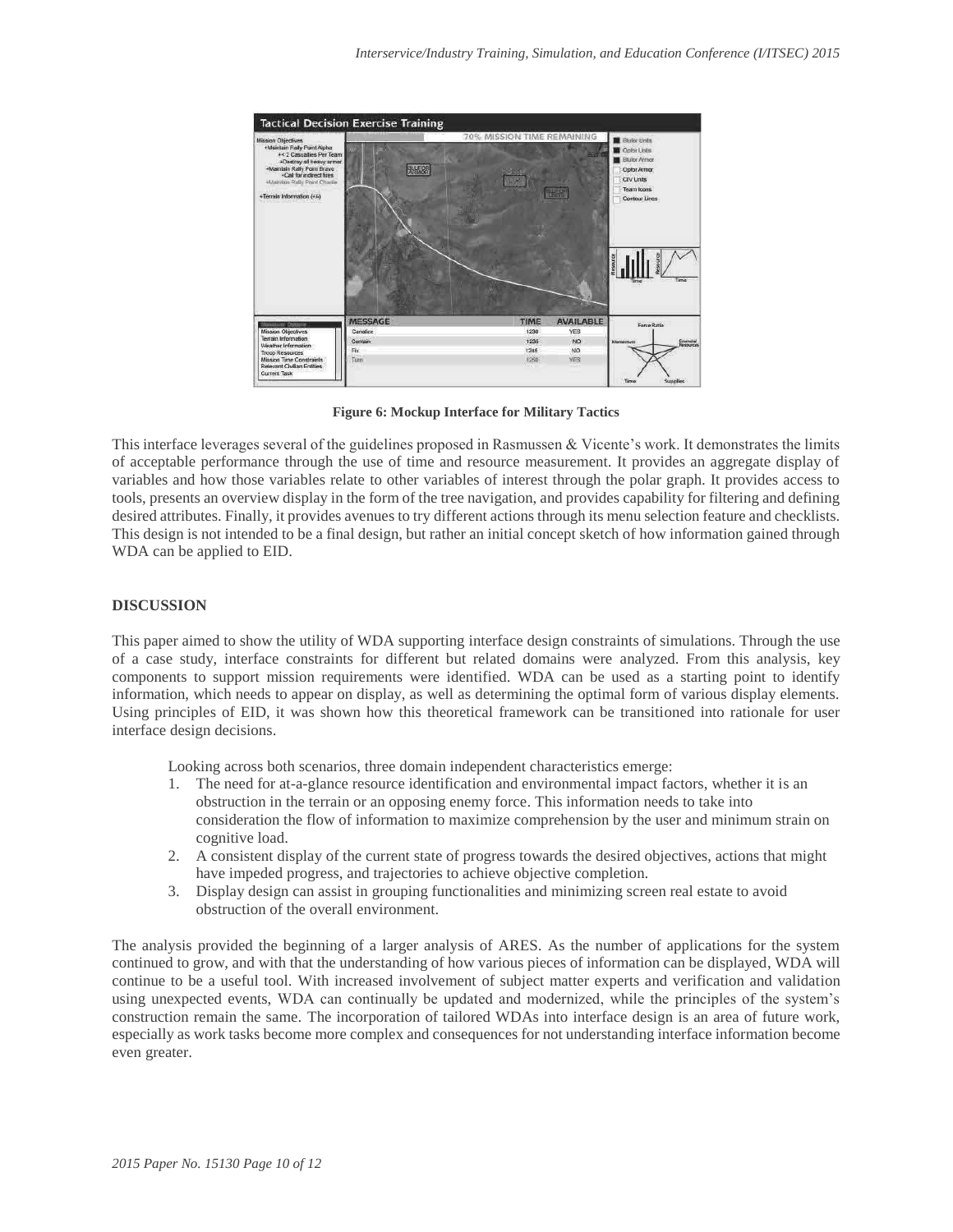## **ACKNOWLEDGEMENTS**

The authors would like to thank Ms. Shelley Brown for her assistance in providing the artistic support for the development of the mockup. Research was sponsored by the Army Research Laboratory and was accomplished under Cooperative Agreement Number W911NF-12-2-0019. The views and conclusions contained in this document are those of the authors and should not be interpreted as representing the official policies, either expressed or implied, of the Army Research Laboratory or the U.S. Government. The U.S. Government is authorized to reproduce and distribute reprints for Government purposes notwithstanding any copyright notation herein.